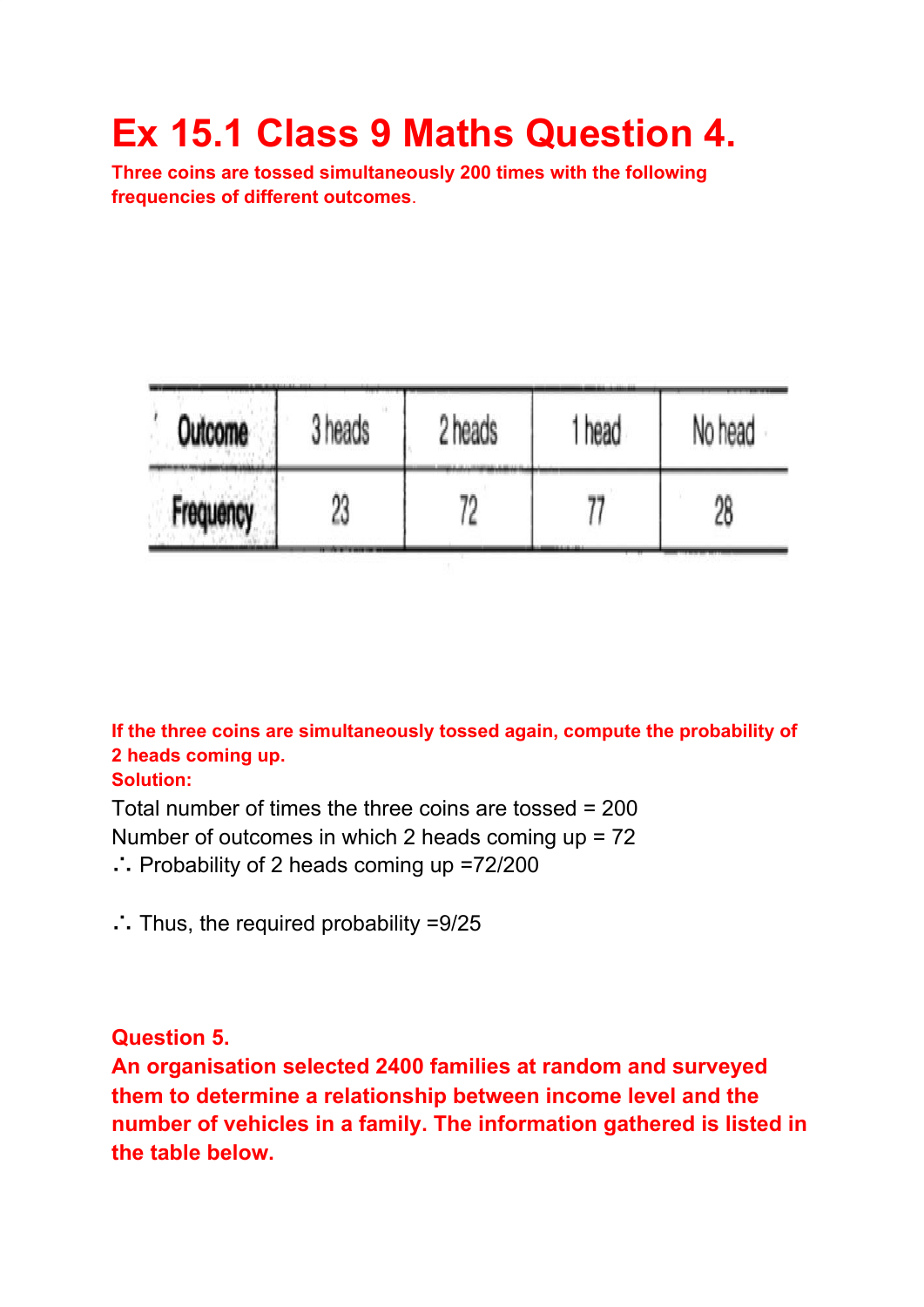| <b>Monthly</b>                  | Vehicles per family |     |    |         |  |
|---------------------------------|---------------------|-----|----|---------|--|
| income (in $\overline{\zeta}$ ) | 0                   |     |    | Above 2 |  |
| Less than 7000                  | 10                  | 160 | 25 |         |  |
| 7000-10000                      | 0                   | 305 | 27 |         |  |
| 10000-13000                     |                     | 535 | 29 |         |  |
| 13000-16000                     | 2                   | 469 | 59 | 25      |  |
| 16000 or more                   |                     |     | 82 | 88      |  |

Suppose a family is chosen. Find the probability that the family chosen is

(i) earning ₹ 10000-13000 per month and owning exactly 2 vehicles.

(ii) earning ₹16000 or more per month and owning exactly 1 vehicle.

(iii) earning less than  $\bar{\tau}$  7000 per month and does not own any vehicle.

(iv) earning ₹13000-16000 per month and owning more than 2 vehicles.

(v) owning not more than 1 vehicle.

### Solution:

Here, total number of families = 2400

(i) ∵ Number of families earning Rs. 10000 – Rs. 13000 per month and owning exactly 2 vehicles = 29

∴ Probability of a family earning Rs. 10000 – Rs. 13000 per month and owning exactly 2 vehicles =

### 29/2400

(ii) ∵ Number of families earning Rs. 16000 or more per month and owning exactly 1 vehicle = 579

∴ Probability of a family earning Rs. 16000 or more per month and owning exactly 1 vehicle =579/2400

(iii) ∵ Number of families earning less than Rs. 7000 per month and do not own any vehicle = 10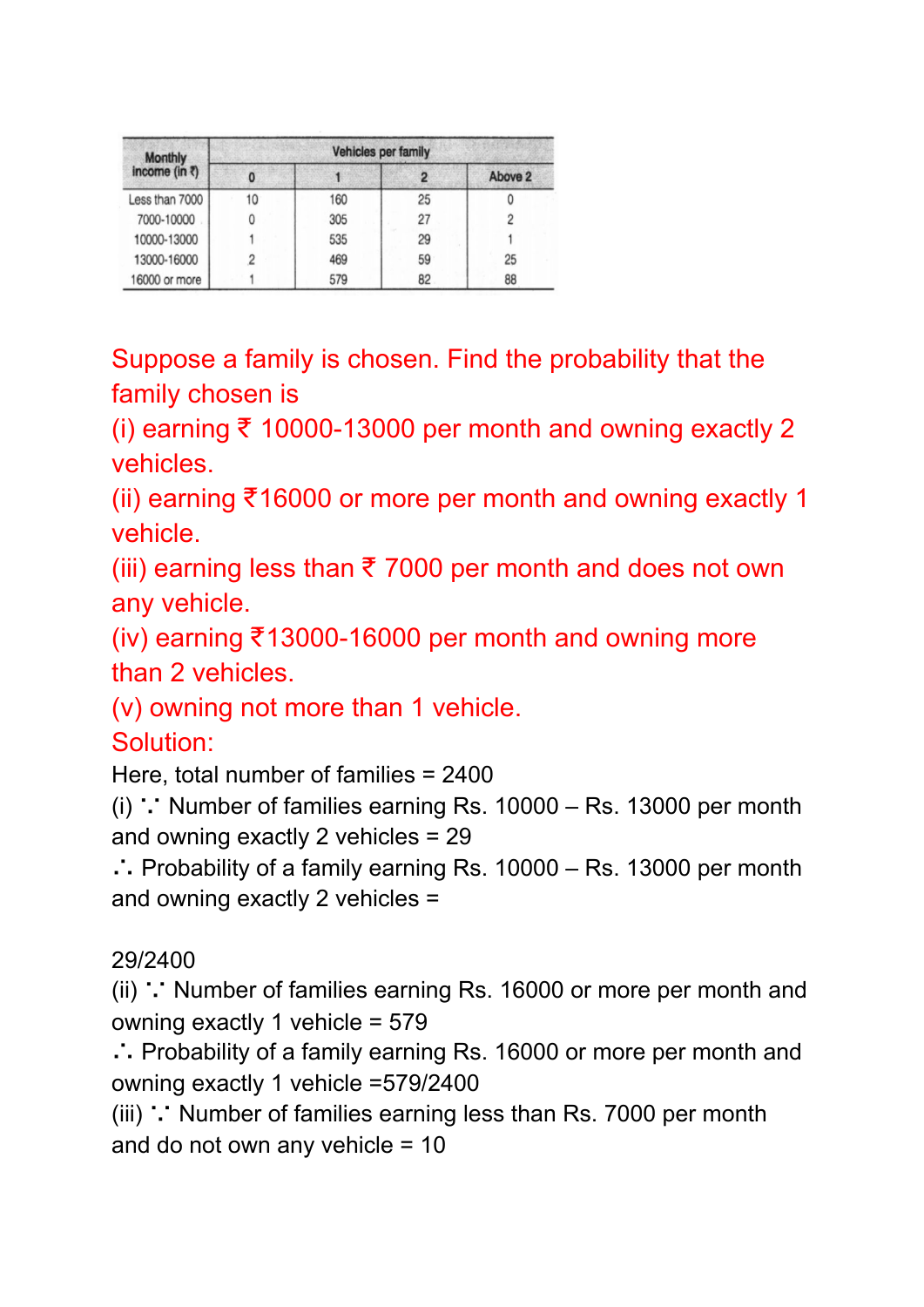∴ Probability of a family earning less than Rs. 7000 per month and does not own any vehicle =

10/2400 =5/1200=1/240

(iv) ∵ Number of families earning Rs. 13000 – Rs. 16000 per month and owning more than 2 vehicles = 25

∴ Probability of a family earning Rs. 13000 – Rs. 16000 per month and owning more than 2 vehicles =

25/2400=96

(v) ∵ Number of families owning not more than 1 vehicle = [Number of families having no vehicle] + [Number of families having only 1 vehicle]

 $=$  [10 + 1 + 2 + 1] + [160 + 305 + 535 + 469 + 579] = 14 + 2048 = 2062

∴ Probability of a family owning not more than 1 vehicle =

2062/2400=1031/1200

### **Question 6.**

**A teacher wanted to analyse the performance of two sections of students in a mathematics test of 100 marks. Looking at their performances, she found that a few students got under 20 marks and a few got 70 marks or above. So she decided to group them into intervals of varying sizes as follows 0 – 20, 20 – 30, …, 60 – 70, 70 – 100. Then she formed the following table**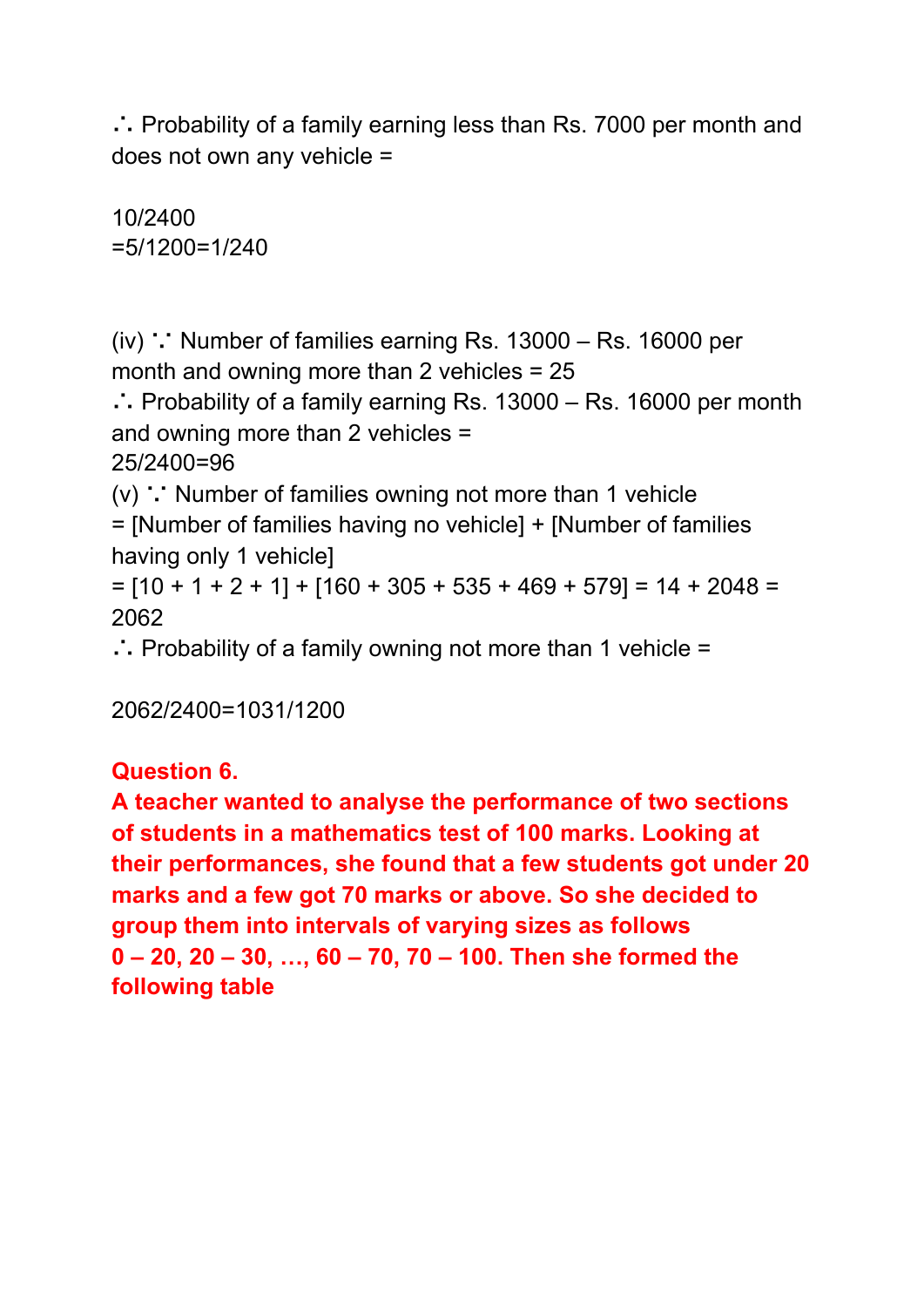| <b>Marks</b> | <b>Number of students</b> |
|--------------|---------------------------|
| $0 - 20$     |                           |
| 20-30        | 10                        |
| $30 - 40$    | 10                        |
| 40-50        | 20                        |
| 50-60        | 20                        |
| 60-70        | 15                        |
| 70-above     | 8                         |
| Total        | 90                        |

**(i) Find the probability that a student obtained less than 20% in the mathematics test.**

**(ii) Find the probability that a student obtained marks 60 or above. Solution:**

**Total number of students = 90 (i) From the given table, number of students who obtained less than 20% marks = 7 Probability of a student obtaining less than 20% marks =7/90 (ii) From the given table, number of students who obtained marks 60 or above = [Number of**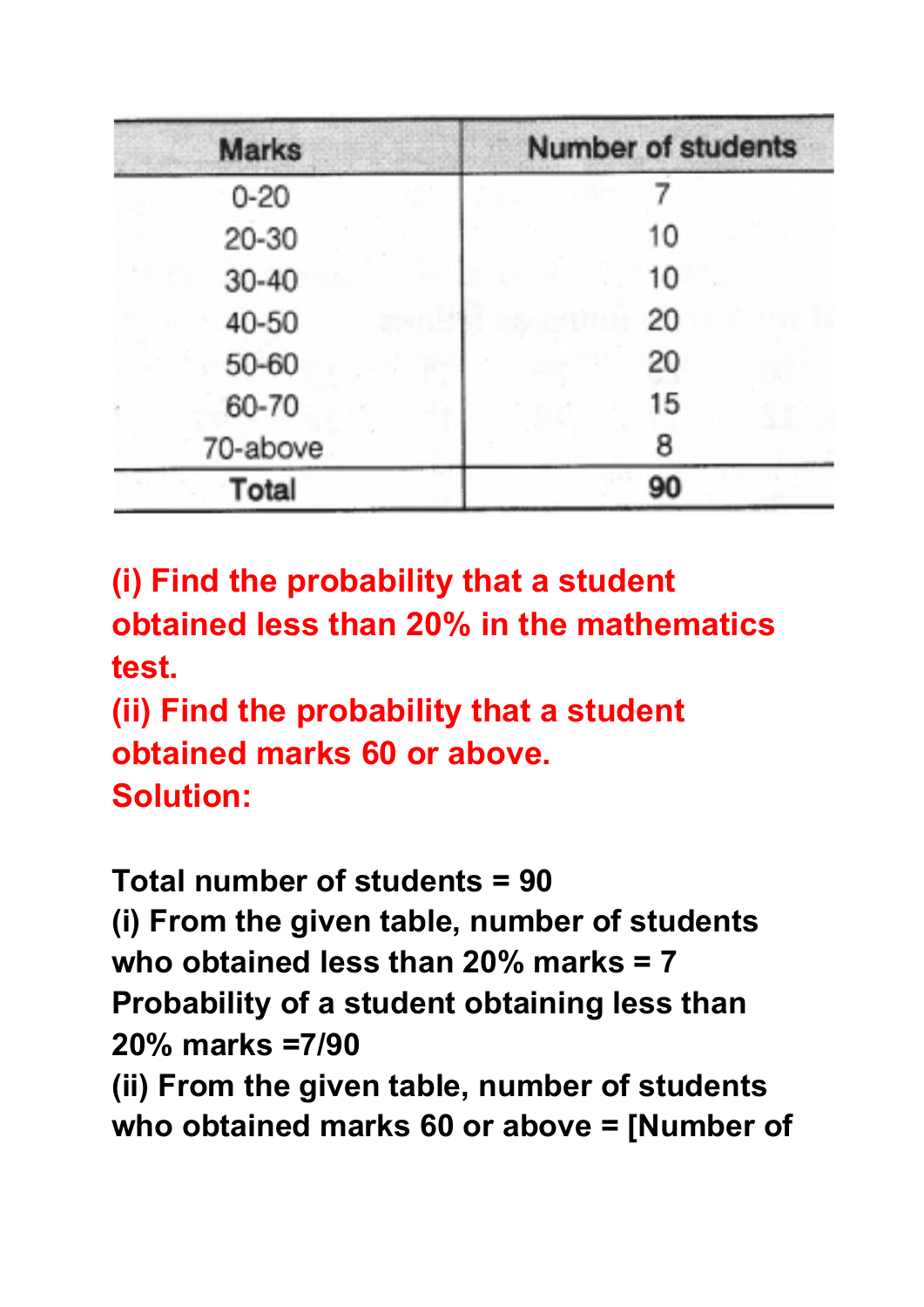**students in class-interval 60 – 70] + [Number of students in the class interval 70 – above] = 15 + 8 = 23**

## ∴ **Probability of a student who obtained 23 marks 60 or above =23/90**

**Question 7.**

**To know the opinion of the students about the subject statistics, a survey of 200 students was conducted. The data is recorded in the following table**

| The Roman of Highland<br>Opinion | <b>Number of</b><br>students |  |  |  |
|----------------------------------|------------------------------|--|--|--|
| Like                             | 135                          |  |  |  |
| Dislike                          | 65                           |  |  |  |

### **Find the probability that a student chosen at random**

### **(i) likes statistics,**

**(ii) does not like it.**

### **Solution:**

Total number of students whose opinion is obtained = 200

(i) ∵ Number of students who like statistics = 135

∴ Probability of selecting a student who likes statistics = 135/200=27/40

(ii) ∵ Number of students who do not like statistics =  $65$ 

∴ Probability of selecting a student who does not like statistics = 65/200=13/40

### **Question 8.**

**The distance (in km) of 40 engineers from their residence to their place of work were found as follows.**